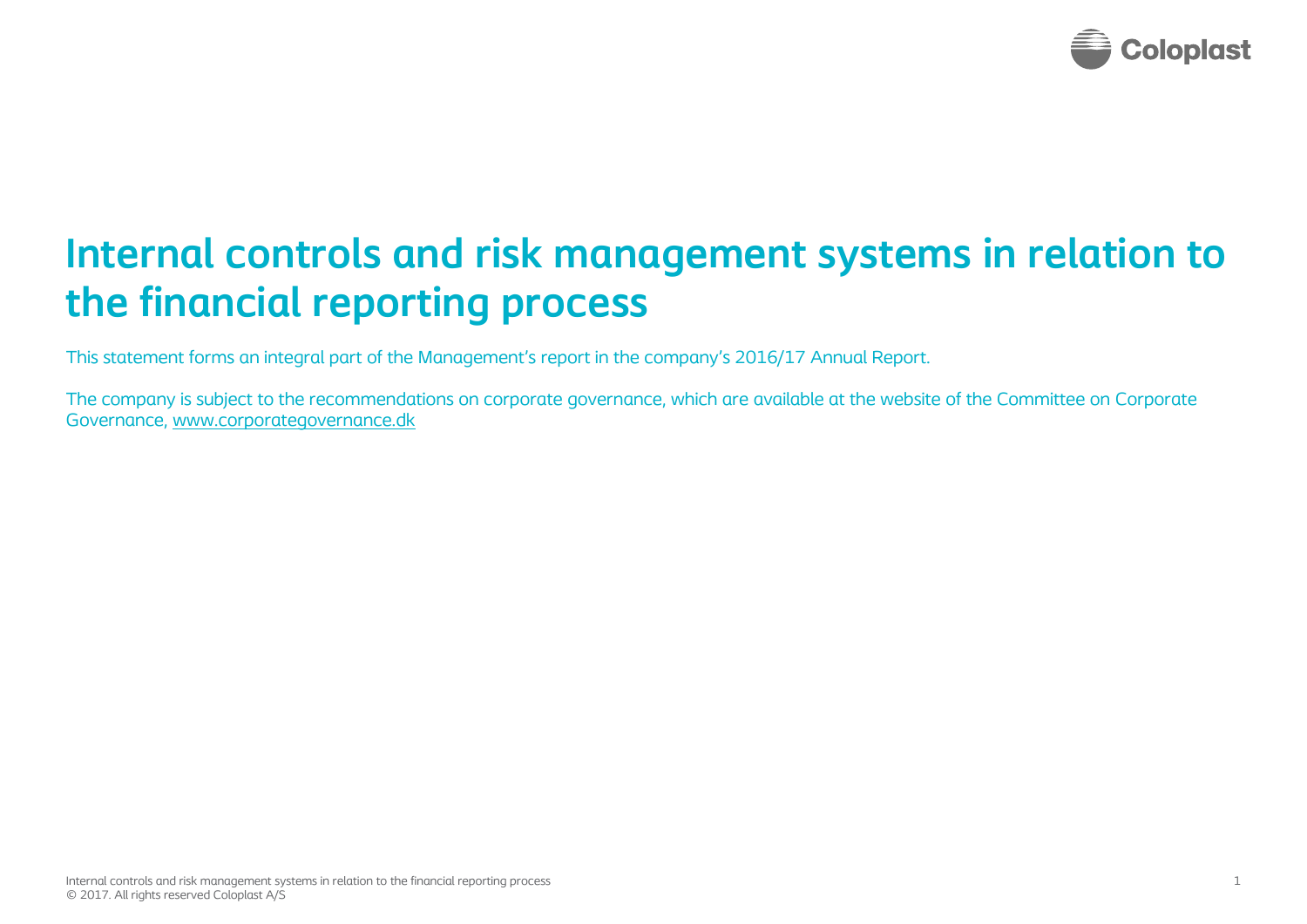

# **Purpose**

The purpose of Coloplast's internal controls and risk management systems in relation to the yearly and interim financial reporting process is to ensure that the internal and external financial statements are presented in accordance with IFRS as adopted by the EU and additional Danish disclosure requirements for annual reports of listed companies, and to ensure that the financial statements give a true and fair view free from material misstatement.

The Company's established internal control and risk management systems ensure that material errors or irregularities in the financial statements are identified and corrected, but provides no absolute assurance that all errors are detected and corrected.

The internal control and risk management systems comprise the following areas:

- Control environment
- Risk assessment
- Control activities
- Information and communication
- **Monitoring**

# **Control environment**

The Board of Directors has set up an audit committee that will assist the Board of Directors in, among other things, supervising the yearly and interim financial reporting process and the efficiency of the company's internal control and risk management systems. The audit committee works on assessing the internal control systems and acts as preliminary in relation to the Board of Directors. The audit committee was set up following the Annual General Meeting held in December 2009.

The Executive Management is responsible for maintaining efficient controls and risk management system. The Executive Management has implemented the controls necessary to address the risks identified in relation to financial reporting.

The composition of the Board of Directors and the Executive Management ensures the relevant competencies with respect to internal controls and risk management in relation to the financial reporting process.

Powers and responsibilities are defined in the Board of Directors' instructions to the Executive Management. The Board of Directors approves the communications policy, the treasury and finance policy, risk management, the code of conduct as well as Coloplast's mission, corporate values and vision. The Executive Management approves all other policies and regularly briefs the Board of Directors on such policies. The relevant functions at Coloplast issue guidelines and monitor the application of all policies and procedures. Coloplast's accounting policies are set out in the Coloplast financial reporting manual, which is available to all employees. The organisational structure and the internal guidelines combined with laws and other regulations to make up the control environment.

#### **Risk assessment**

On a quarterly basis, the Board of Directors and the Executive Management assess risks that Coloplast is exposed to, including risks related to the yearly and interim financial reporting.

For more information on risk management at Coloplast, go to Corporate Governance on the Coloplast website. <http://www.coloplast.com/Investor-Relations/Corporate-Governance/>

The audit committee reviews certain high-risk areas at least once a year, including the following:

- Significant accounting estimates
- Material changes to the accounting policies

At least once a year, the audit committee reviews the current internal controls to consider whether they are effective in relation to the risks identified in the financial reporting process.